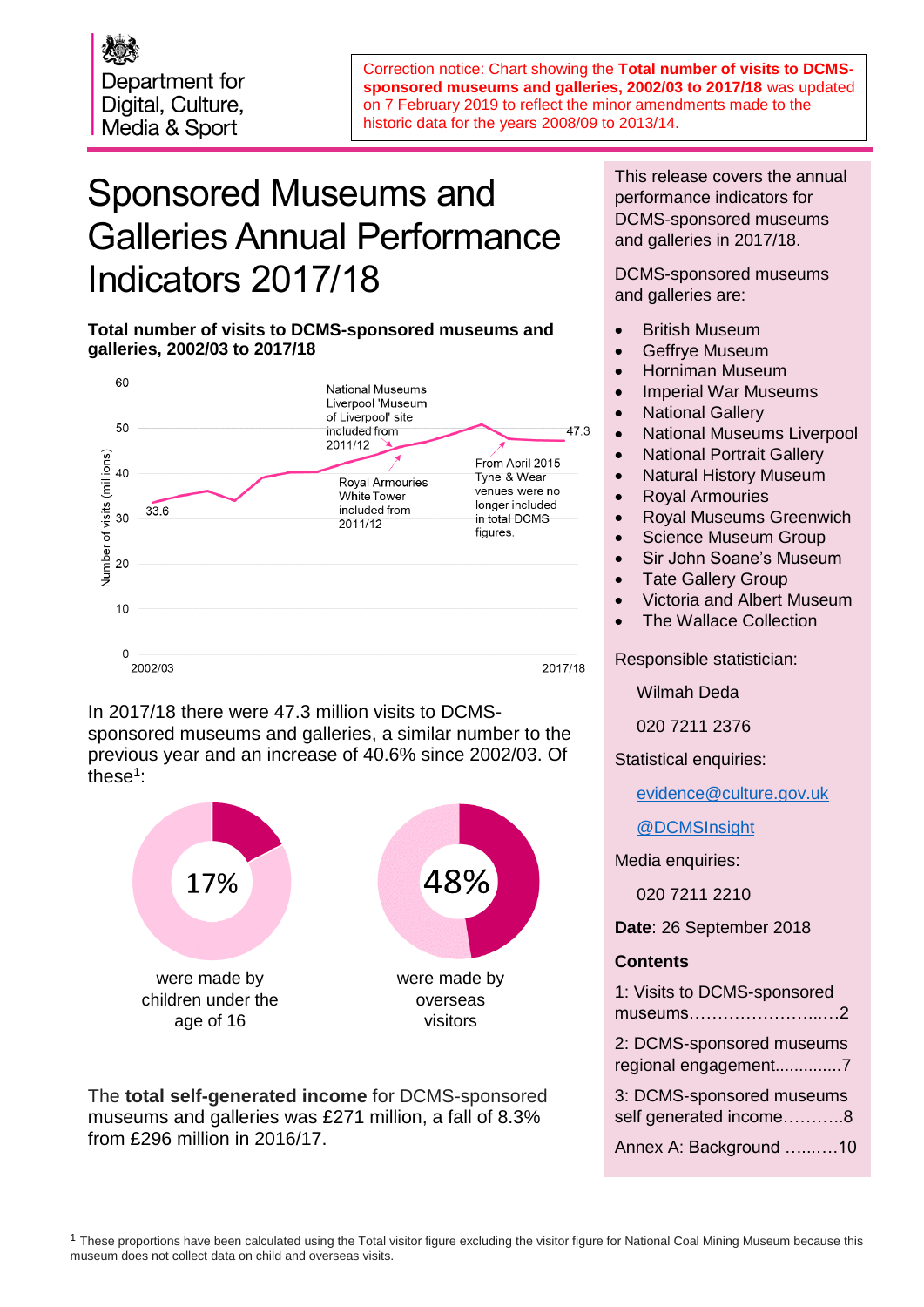### Chapter 1: Visits to DCMS-sponsored museums and galleries

In 2017/18, there were 47.3 million visits to DCMS-sponsored museums and galleries, a similar level to the previous year. Visits to the sponsored museums and galleries have increased by 40.6% since 2002/03 the first full year of data collection since the introduction of free entry admission to the DCMSsponsored museums and galleries permanent collections in December 2001. However, following a peak of 49.1 million visits in 2014/15 (excluding Tyne and Wear museums), visits to the sponsored museums have been stable since 2015/16.

#### **Figure 1: Total number of visits to each DCMS-sponsored museums and galleries, 2016/17 – 2017/18**



For the second year running, the **Tate Gallery Group** (comprising of five branches) overtook the British Museum as the most visited museum in 2017/18, with 8.2 million visits. This was largely driven by the opening of the Tate Modern 2 '**Blavatnik building'** extension in June 2016 and the opening of the '**David Hockney**' exhibition' in February 2017. However, the 2017/18 figure of 8.2 million visits was a fall of 3.3% from 8.4 million visits in 2016/17.

In 2017/18, visits to the **Victoria and Albert Museum** (V&A) increased by around 1 million visits (up 27.8%), the largest absolute and percentage increase compared to other museums. The increase at the V&A can be attributed to the opening of the **Exhibition Road Quarter** in July 2017, a series of successful exhibitions such as '**Pink Floyd: The Mortal Remains**' and '**Balenciaga: Shaping Fashion**' which attracted a record number of visits for the museum.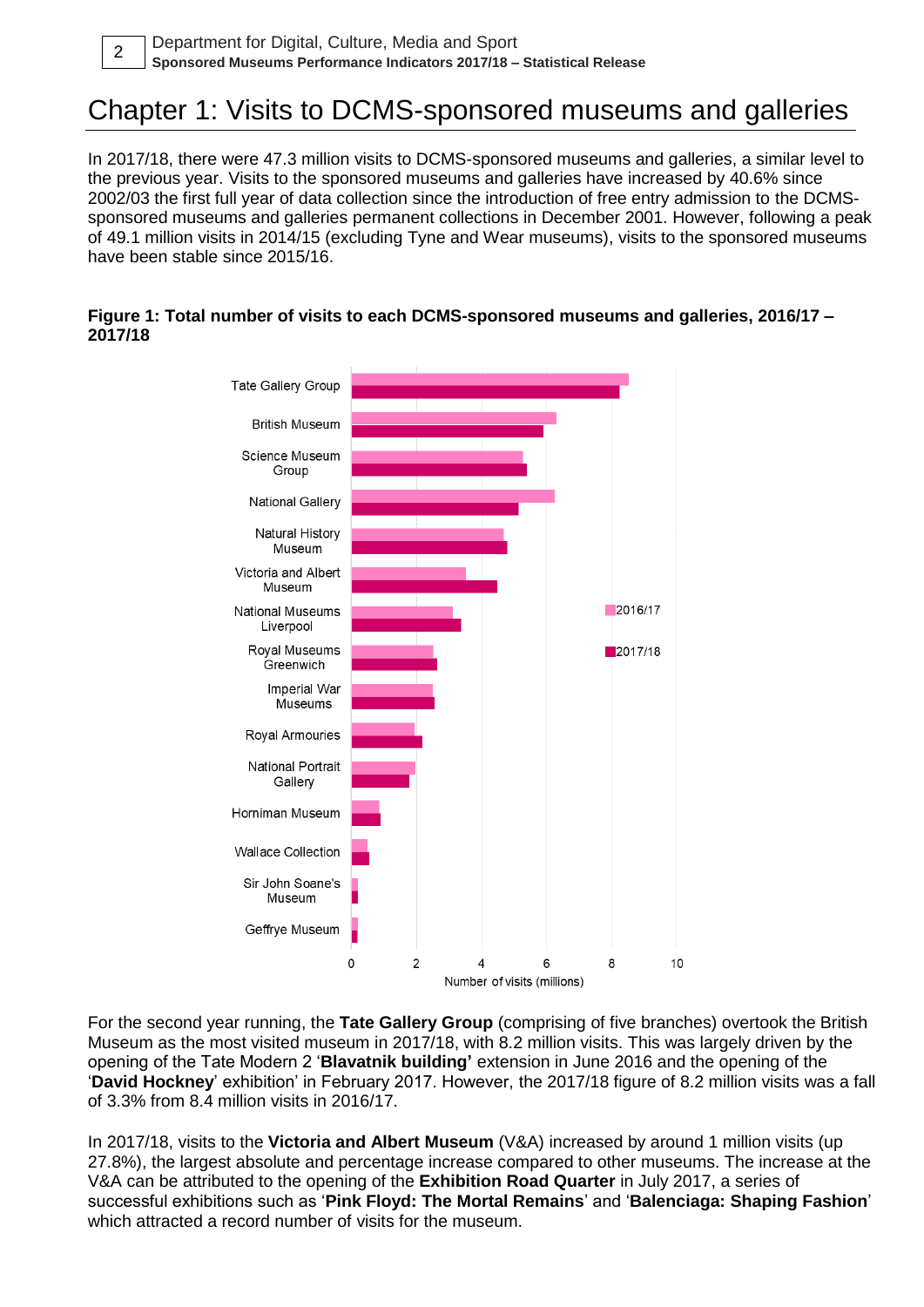

Department for Digital, Culture, Media and Sport **Sponsored Museums Performance Indicators 2017/18 – Statistical Release** <sup>3</sup>

There were also increases at the **Royal Armouries** (up 12.9%), **Wallace Collection** (up 10.5%), **National Museums Liverpool** (up 9.0%), **Sir John Soane's Museum** (up 7.6%), **Royal Museums Greenwich** (up 4.9%), **Horniman Museum** (up 3.6%), **Natural History Museum** (up 2.3%) and **Imperial War Museums** (up 2.0%).

The remaining museums each had a decrease in visit figures in 2017/18 compared to the previous year. This includes the **National Gallery** (down 18.2%), **National Portrait Gallery** (down 10.0%), **British Museum** (down 6.5%) and **Geffrye Museum** (down 5.6%) which has been closed on 7 January 2018 to commence its two year capital project,

More recent provisional monthly visit figures are available on the **Museums and galleries** [monthly visits](https://www.gov.uk/government/statistical-data-sets/museums-and-galleries-monthly-visits) gov.uk webpage.

#### **Child visits**

There were an estimated 8.2 million child visits to sponsored museums and galleries in 2017/18, an increase of 8.6% from 7.5 million in 2016/17.



#### **Figure 2: Number of child visits to DCMS-sponsored museums and galleries, 2016/17 - 2017/18**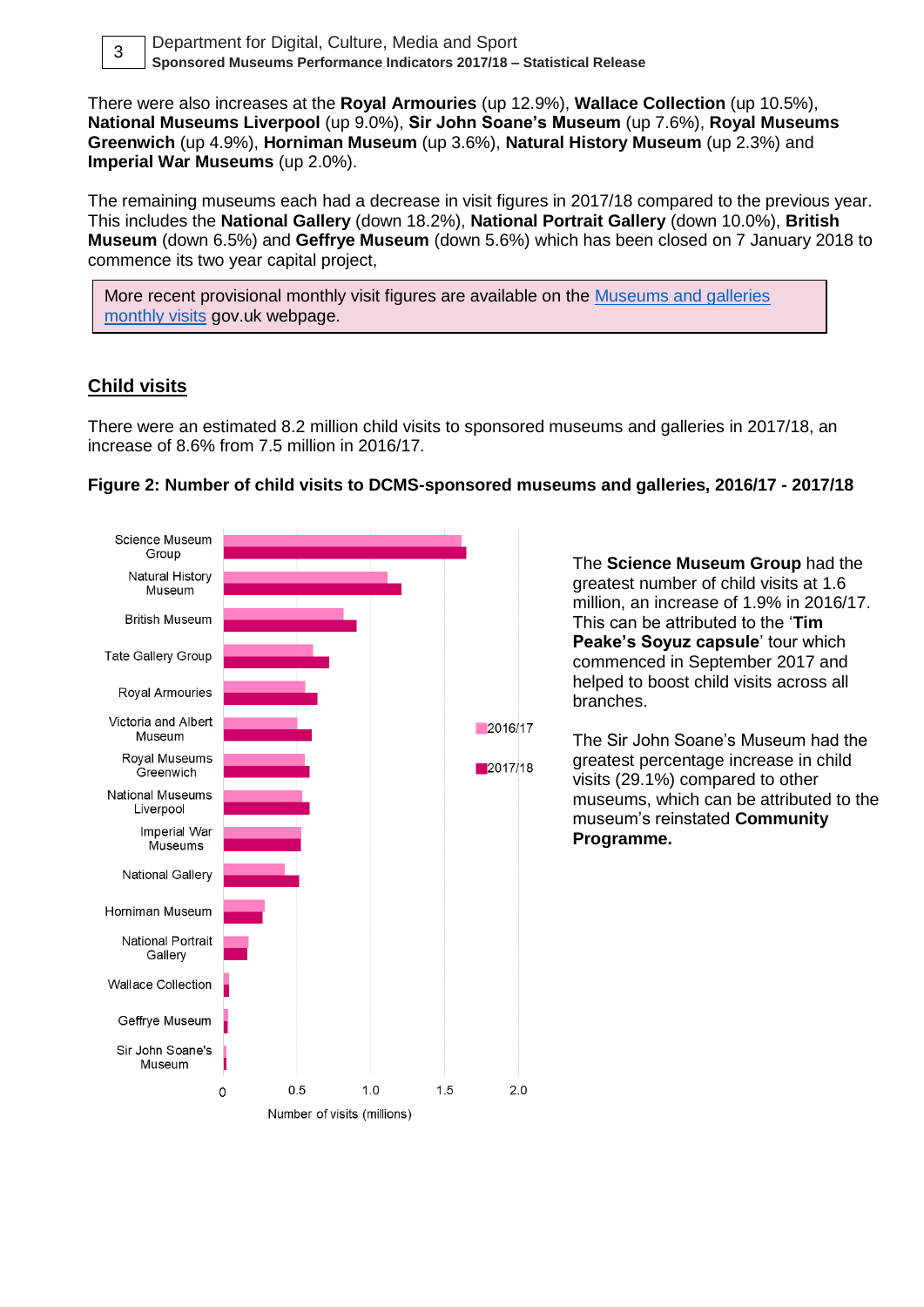The Department for Digital, Culture, Media and Sport runs an annual household survey in England which includes questions on visits to museums and galleries. In 2017/18, the Taking Part survey found that 49.7% of adults (people aged 16 or over) **visited a museum or gallery in the twelve months prior to interview**, significantly higher than in the first year of the survey (42.3%, 2005/06), but indicative of a slight downward trend since 2013/14 (53.1%). Due to questionnaire changes, results for 2017/18 are based on data from one quarter only and should be interpreted with caution. See Annex E of the [Taking Part Adult](https://www.gov.uk/government/statistics/taking-part-201718-quarter-4-statistical-release)  [Annual Report \(2017/18\)](https://www.gov.uk/government/statistics/taking-part-201718-quarter-4-statistical-release) for details.

The Taking Part survey also found that 58.6% of children aged 5-10 had **visited a museum outside school**, compared to only 41.6% of children aged 11-15. The proportion of children who had visited a museum in 2017/18 decreased compared to the previous year.

There was no significant difference in the proportion of people who had visited a museum by **gender** for adults or children. Adult engagement with museums and galleries was significantly different by **socio-economic status**, **disability status**, **age** and **ethnic group**.

#### **Educational visits by under 18 year olds**

#### **1. Onsite organised activities**

In 2017/18, across all sponsored museums and galleries, there were 3.1 million **instances<sup>2</sup> where visitors under the age of 18 participated in onsite organised activities**, an increase of 37.8% from 2016/17.

Both the Sir John Soane's Museum and Tate Gallery Group had the largest percentage increases in the number of instances where visitors under the age of 18 participated in onsite activities, 315.2% (an increase of 561 instances) and 234.7% (an increase of approximately 840,000 instances) respectively.

The introduction of **new taught school sessions** at the Sir John Soane's Museum that are linked to the A Level curriculum helped attract a high number of pupils who took part in outreach activities at the museum.

The increase in the number of instances at the Tate Gallery can be attributed to the expanded learning programme from **Tate Exchange** and also **Late at Tate at Tate Britain**, which refocused energy on attracting a younger audience.

#### **2. Facilitated and self-directed visits by visitors under 18 years old and in formal education**

There were approximately 2 million facilitated and self-directed visits by visitors under 18 and in formal education in 2017/18, similar to 2016/17.

The Imperial War Museums had a 42.3% increase in such visits from 97,000 in 2016/17 to 138,000 in 2017/18. This increase can be attributed to the launch of the Public Engagement and Learning strategy as part of the Learning Review project, which has attracted students to engage more with the museum's collections.

2 Organised activities refer to pre-planned, meditated activities, such as talks, lectures, courses, demonstrations, guided tours etc. led by museum staff, volunteers or freelancers employed by the museum. It does not include activities such as quizzes, trials or dressing up.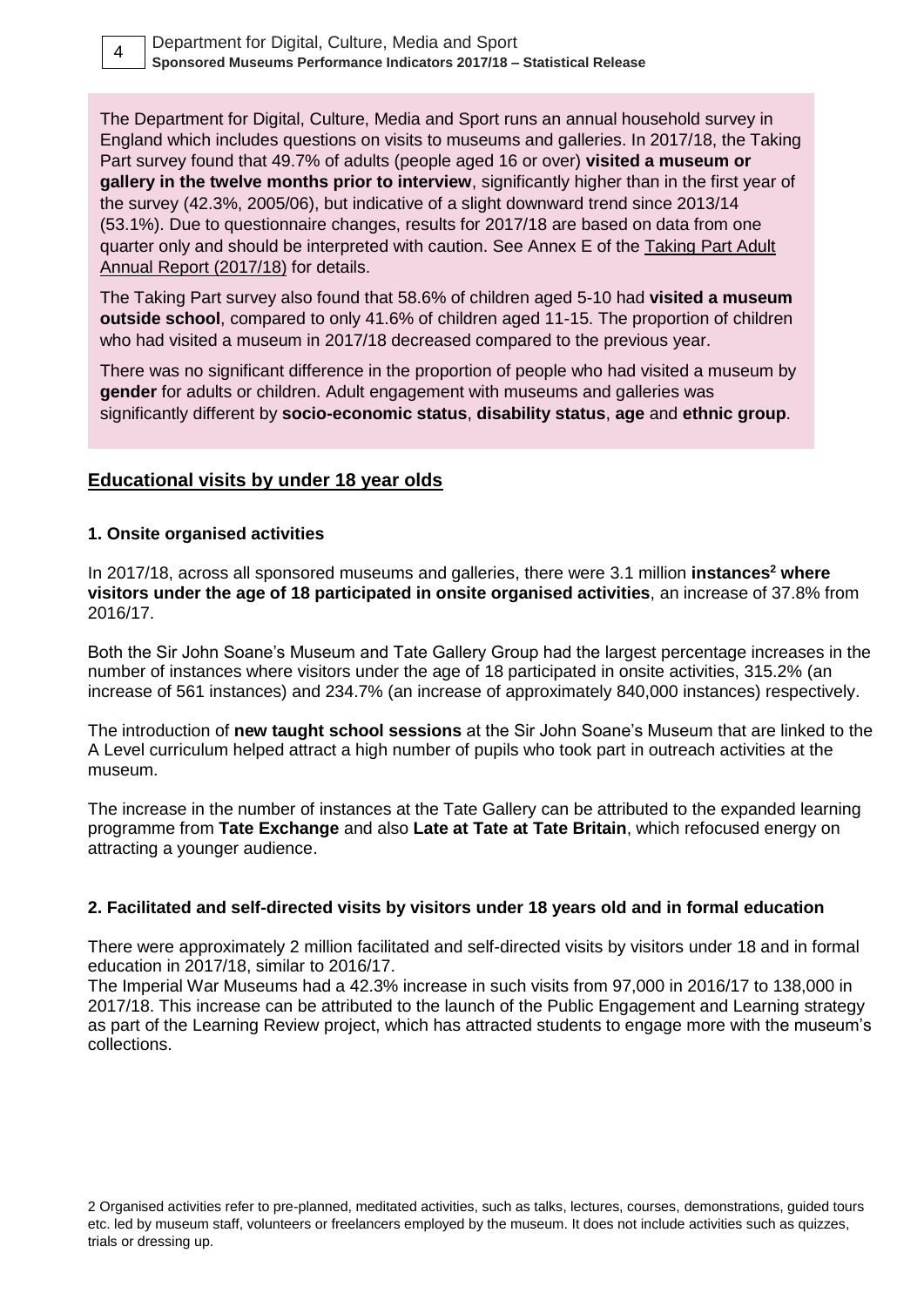

Department for Digital, Culture, Media and Sport **Sponsored Museums Performance Indicators 2017/18 – Statistical Release** <sup>5</sup>

#### **Overseas visitors**

There were an estimated 22.4 million visits to sponsored museums in 2017/18 by overseas visitors, accounting for 47.6% of all visits<sup>3</sup>. This was an increase of 1.4% from 22.1 million visits in 2016/17.

The Royal Armouries (particularly the **White Tower** site) museum had the largest proportion of overseas visitors in 2017/18 (66.9%), closely followed by the National Gallery (63.4%) and the British Museum (62.7%).

The Imperial War Museums had a record year for the museum attracting over 1 million overseas visitors, a 9.2% increase on 2016/17. This was driven by the increased press coverage at the Churchill War Rooms site since the

**Figure 3: Percentage of overseas and UK visits to DCMS-sponsored museums and galleries, 2017/18**



release of the **Darkest Hour** movie in January 2018. The majority of the film was also shot at this site.

The increase in overseas visits at the Royal Museums Greenwich (109.2%) can be attributed to the museum's increased initiative to attract overseas visits in particular the **Chinese market**. Chinese visitors accounted for 8.3% of all Royal Museums Greenwich overseas visitors in 2017/18<sup>4</sup>.

#### **Figure 4: Proportion of overseas and UK visits to DCMS-sponsored museums and galleries, 2017/18**



<sup>3</sup> This proportion has been calculated using the Total visitor figure excluding the visitor figure for National Coal Mining Museum because the museum does not collect data on overseas visits.

<sup>4</sup> Royal Museums Greenwich, Annual report and accounts, 2017/18, Visitor Experience page 7.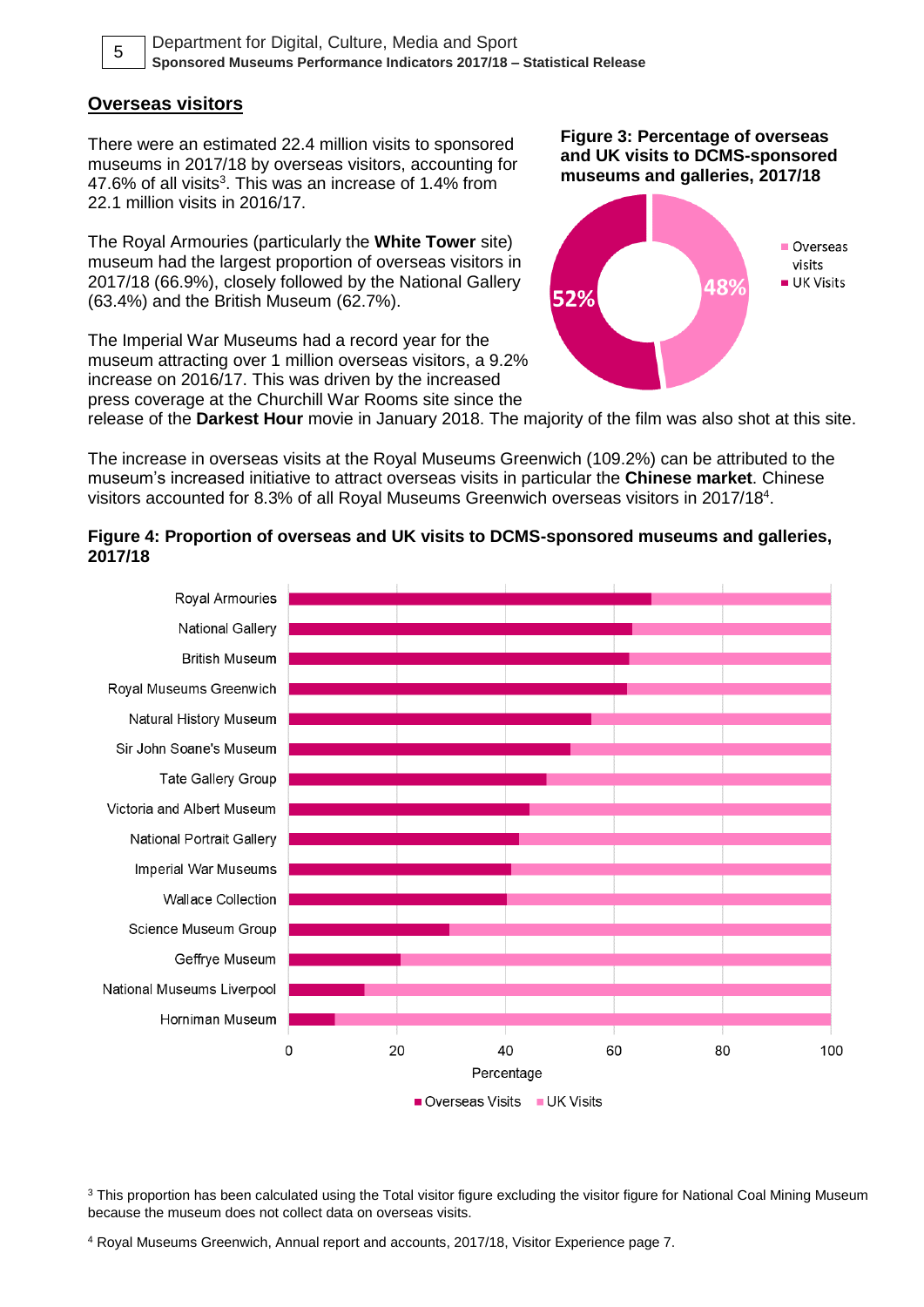#### **Website visits<sup>5</sup>**

#### **Figure 5: Number of unique website visits to the DCMS-sponsored museums and galleries websites 2016/17-2017/18**



In 2017/18, there were a total of 114 million unique website visits to DCMSsponsored museums websites, an increase of 9.8% on 2016/17 (103.8 million).

Despite experiencing a fall in physical visits in 2017/18 (down 6.5%) the British Museum had a greater online presence with 37.5 million unique website visits (up 21.6% from 2016/17).

Unique website visits for the National Museums Liverpool also increased by 43.5% from 2.1 million in 2016/17 to 3.1 million in 2017/18 as a result of a new **House of Memories** website and an **online shop** launched enabling a higher number of people to book training sessions and purchase a range of branded products that the museum offers.

#### **Visitor recommendation**

The proportion of visitors who would **recommend a visit** is defined as those who answered '**How likely are you to recommend a visit to your friends or family**' with '**definitely will**' or '**probably will**'.



In 2017/18, an average of **96%** of all museum visitors would recommend a visit to a DCMS-sponsored museum or gallery to their friend or family. This is one percentage point lower than an average of **97%** reported in 2016/17.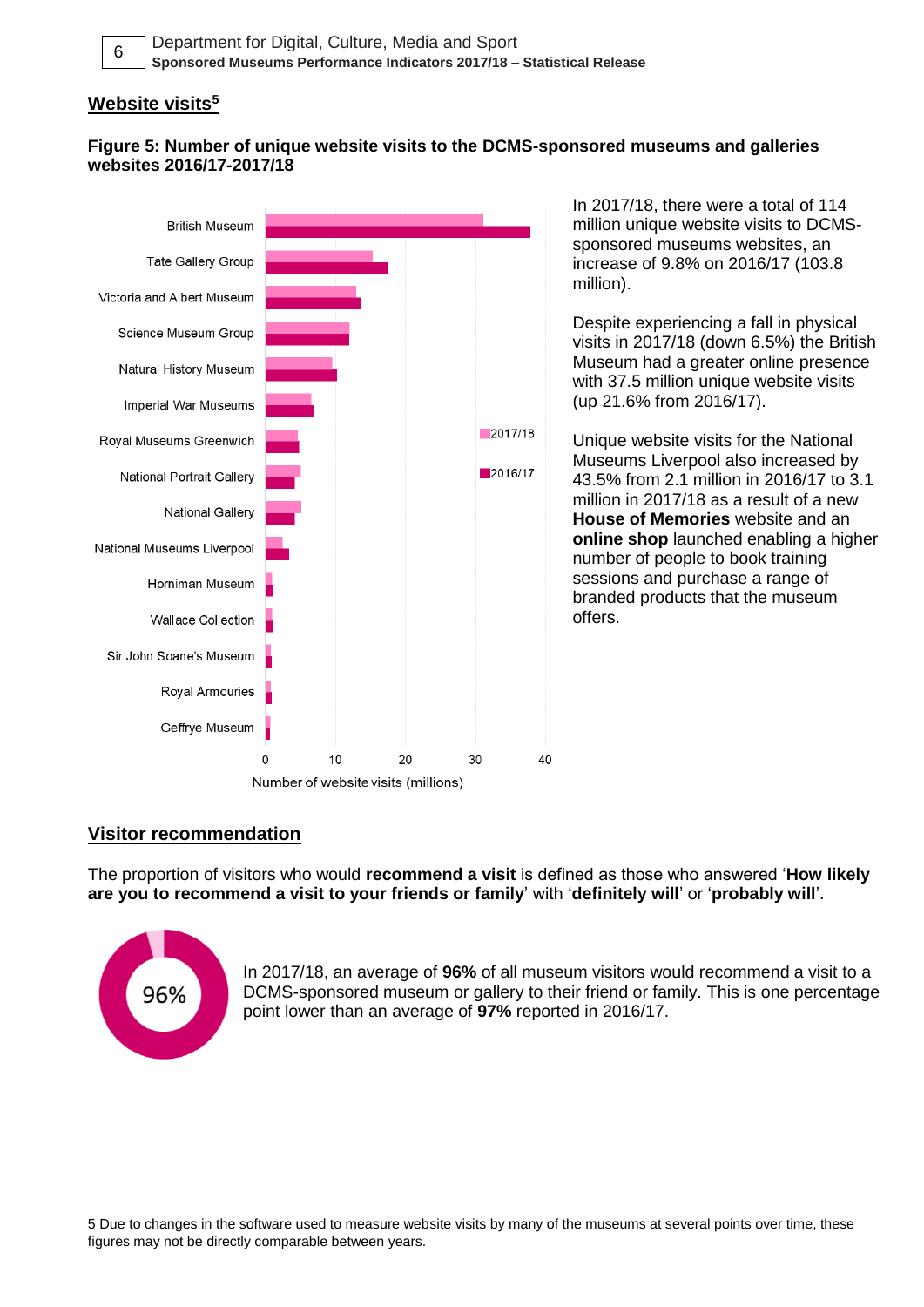

# Chapter 2: Regional Engagement

#### **Visits to museums outside London**

There were a total of 7.5 million visits to DCMS-sponsored museums and galleries outside of London $6$ , an increase of 10.0% from 6.8 million in 2016/17.

#### **UK loan venues**

A **loan venue** is defined as any approved borrowing institution, organisation, exhibition facility, or individual researcher who have been loaned an item from one of the DCMS-sponsored museums and galleries.



#### **Figure 6: Number of UK loan venues by museum<sup>7</sup> , 2016/17-2017/18**

The number of UK loan venues increased by 3.9% from 1,305 in 2016/17 to 1,356 in 2017/18.

The Victoria and Albert Museum had the highest number of loan venues, lending its pieces to 241 UK venues in 2017/18.

In 2017/18, 1,510 works of art<sup>8</sup> were lent from the Tate's Collection - 947 of which went to 149 UK venues. This was an increase of 31.9% from 113 UK venues which the Tate Gallery Group lent to in 2016/17.

<sup>6</sup> A list of the national museums located outside London can be found in the Strategic review of DCMS-sponsored museums, page 23.

 $7$  The Wallace Collection is not legally required to lend any items from its permanent collection under the terms of the bequest.

<sup>8</sup> The Board of Trustees of the Tate Gallery Annual Accounts 2017-18, Developing and nurturing UK and global partnerships, page 13.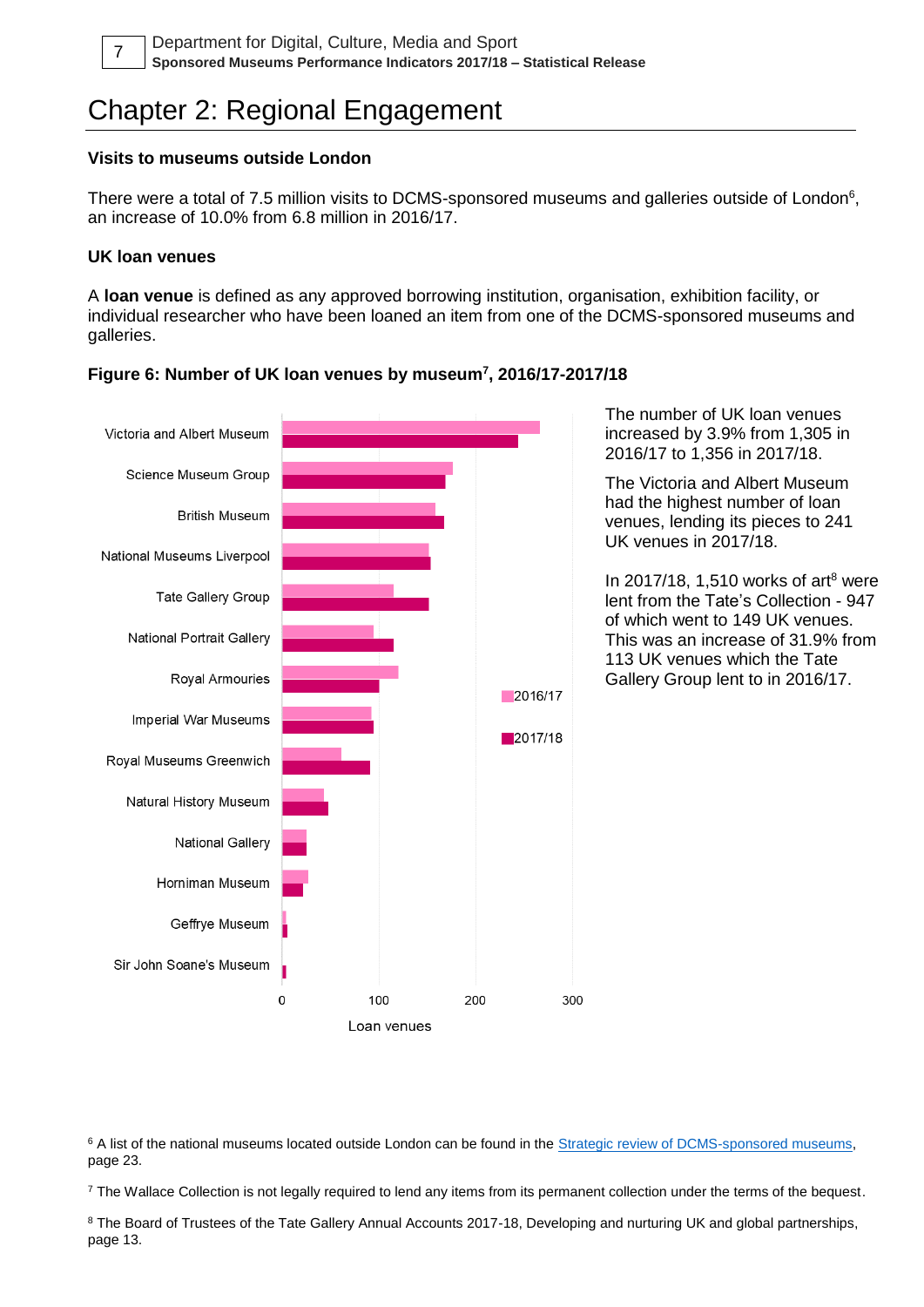# Chapter 3: Self-generated Income

#### **Self-generated income**

The total self-generated income for DCMS-sponsored museums is made up of fundraising, admissions income and trading net profit.

In 2017/18, the total self-generated income for DCMS-sponsored museums and galleries amounted to £271 million, a decrease of 8.3% on 2016/17. Of this;



**1. Fundraising/contributed income** is defined as any money or gifts received from an individual, charity or private company in one of the following forms: bequests, legacies, donations and capital grants from individuals, charities, foundations, trusts and private companies, income raised through sponsorship and income from membership schemes. This **does not** include any money received from a publicly-funded organisation, central government grants, investment income or lottery grant funding.

In 2017/18, DCMS sponsored museums and galleries generated a total of £173.6 million through fundraising/contributed income, a fall of 15.6% from 2016/17 (£205.7 million).

**2. Admissions income (gross income**) is defined as the charges made by museums to view permanent collections or temporary exhibitions.

In 2017/18 DCMS-sponsored museums and galleries generated £48.7 million through admissions, an increase of 10.5% on the 2016/17 figure of £44.1 million.

As a result of the strong exhibition programme including **'David Hockney' at Tate Britain**, admissions income for the Tate Gallery Group increased by 33.3% or £2.7 million, the largest absolute increase compared to other sponsored museums.

**3. Trading income (net profit)** is generated through activities which involve selling a product or service to a customer e.g. retail sales, publications, reproductions, royalties, corporate hire, catering, location hire (TV and films), licensing, image licensing, consultancy, services, learning and access income.

In 2017/18, DCMS-sponsored museums and galleries<sup>9</sup> generated a total of £49.2 million trading net profit, an increase of 6.1% on the 2016/17 figure of £46.3 million.

9 The National Gallery does not have a trading subsidiary and does not track costs against income to give a 'net profit' figure. Therefore the National Gallery has provided trading income figures rather than 'net profit' figures which have been included in this calculation. The National Gallery will continue to work with the DCMS finance team in order to provide a consistent figure for reporting purposes.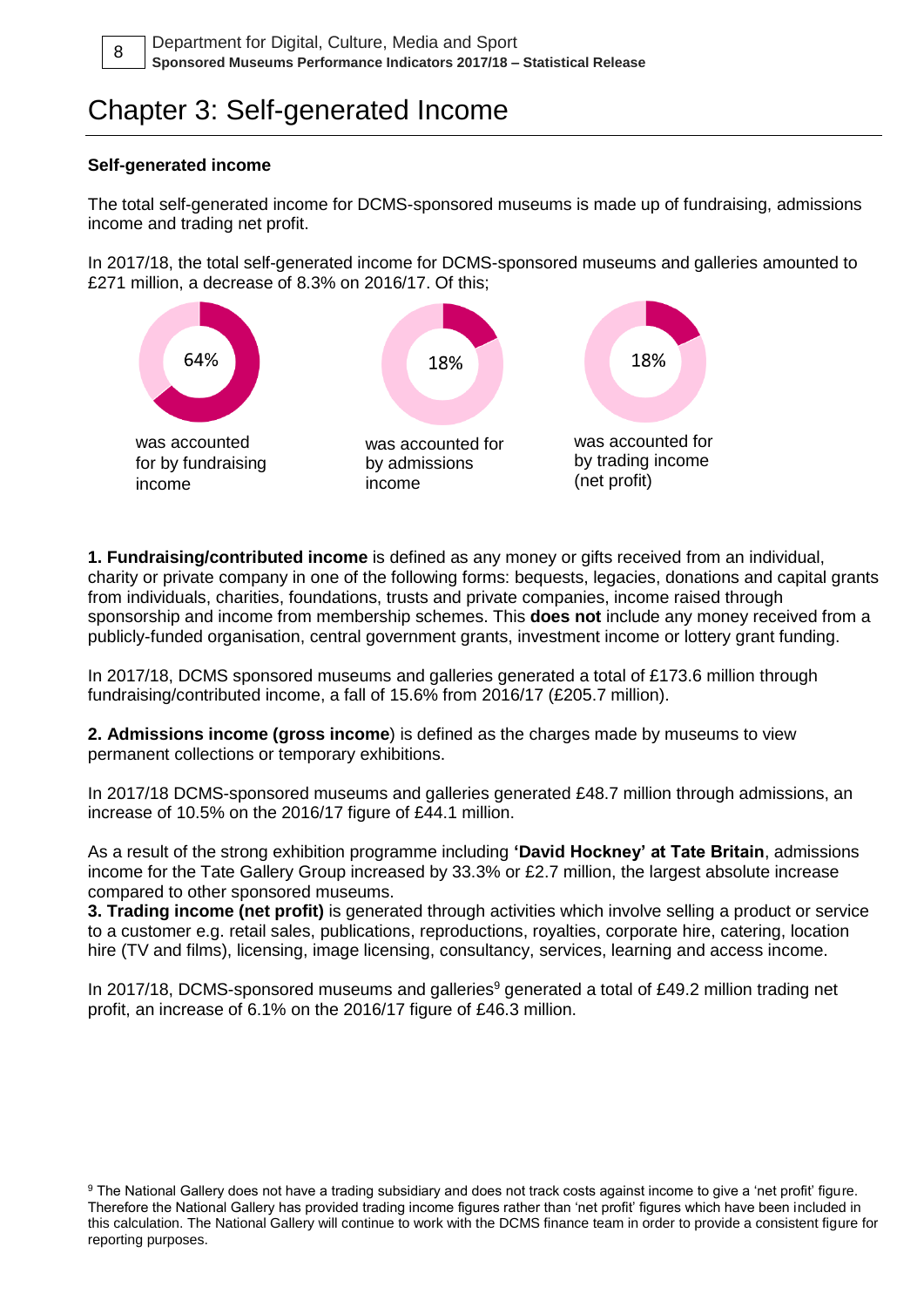

#### **Figure 7: Self-generated income for the DCMS-sponsored museums and galleries, 2017/18**

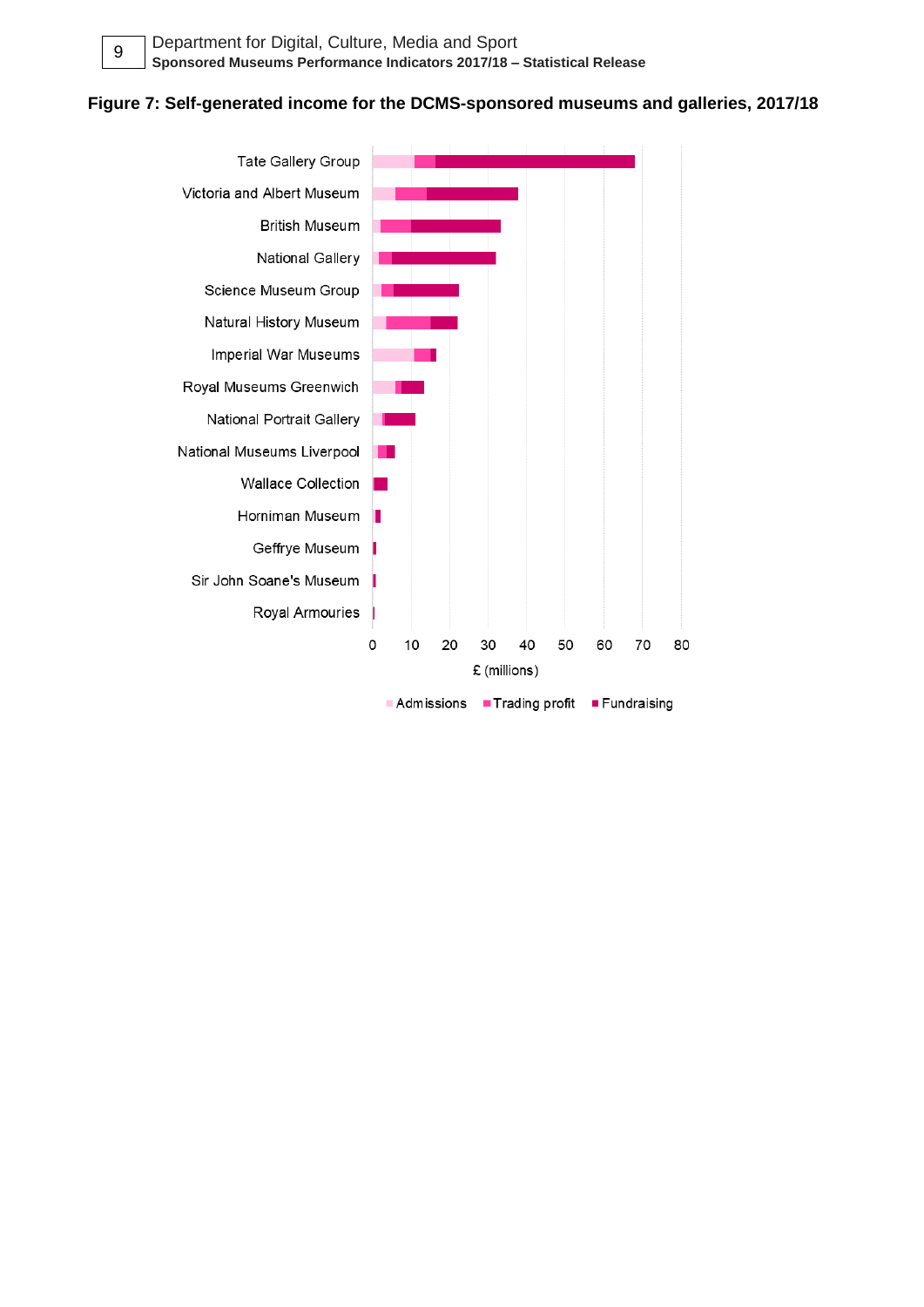## Annex A: Background note

- 1. Sponsored Museums: Performance Indicators is an Official Statistic and has been produced to the standards set out in the Code of Practice for Official Statistics. Additional information is available [here.](https://www.statisticsauthority.gov.uk/wp-content/uploads/2018/02/Code-of-Practice-for-Statistics.pdf)
- 2. The data are collected by the museums through sample surveys, with the exception of the information on educational visits and total visits, which are based on actual counts. Additional information explaining how the data should be collected is available [here.](https://www.gov.uk/government/uploads/system/uploads/attachment_data/file/71228/Museum-Performance-Indicator_Guidancenote_201011.pdf)
- 3. Sponsored Museums Performance Indicator publications previously included data on:
	- Adult visits by NS-SEC group<sup>10</sup>, ethnicity and whether visitors considered themselves to have a long term illness, disability or infirmity.
	- The number of instances of children participating in outreach activities outside the gallery
	- The number of instances of adults aged 16 and over participating in organised activities at the museum/gallery
	- The number of instances of adults aged 16 and over participating in outreach activities outside the museum/gallery.
- 4. Following consultation with the sponsored Museums and Galleries, the data outlined above were no longer collected from 2012/13 onwards to reduce the burden of data collection on the Museums and Galleries. If you have a continued user need for these data, or additional comments on this statistical release, please contact [evidence@culture.gov.uk.](mailto:evidence@culture.gov.uk)
- 5. The responsible statistician for this release is Wilmah Deda. For enquiries on this release, please contact [evidence@culture.gov.uk](file://///ad.culture.gov.uk/dfs/Data/EAU/Statistics/Sponsored%20Museums%20Peformance%20Indicators/evidence@culture.gov.uk) or 0207 211 2376.
- 6. For general enquiries contact: Department for Digital, Culture, Media and Sport 100 Parliament Street London SW1A 2BQ Telephone: 020 7211 6000
- 7. The Charitable Giving Indicators release which presents the total amount of charitable giving and the ratio of charitable giving to Grant-In-Aid received by DCMS funded cultural institutions will be published on 24 October 2018.
- 8. The next Sponsored Museums and Galleries Annual Performance Indicators release is scheduled for Autumn 2019.
- 9. DCMS statistics can be followed on Twitter via @DCMSInsight.